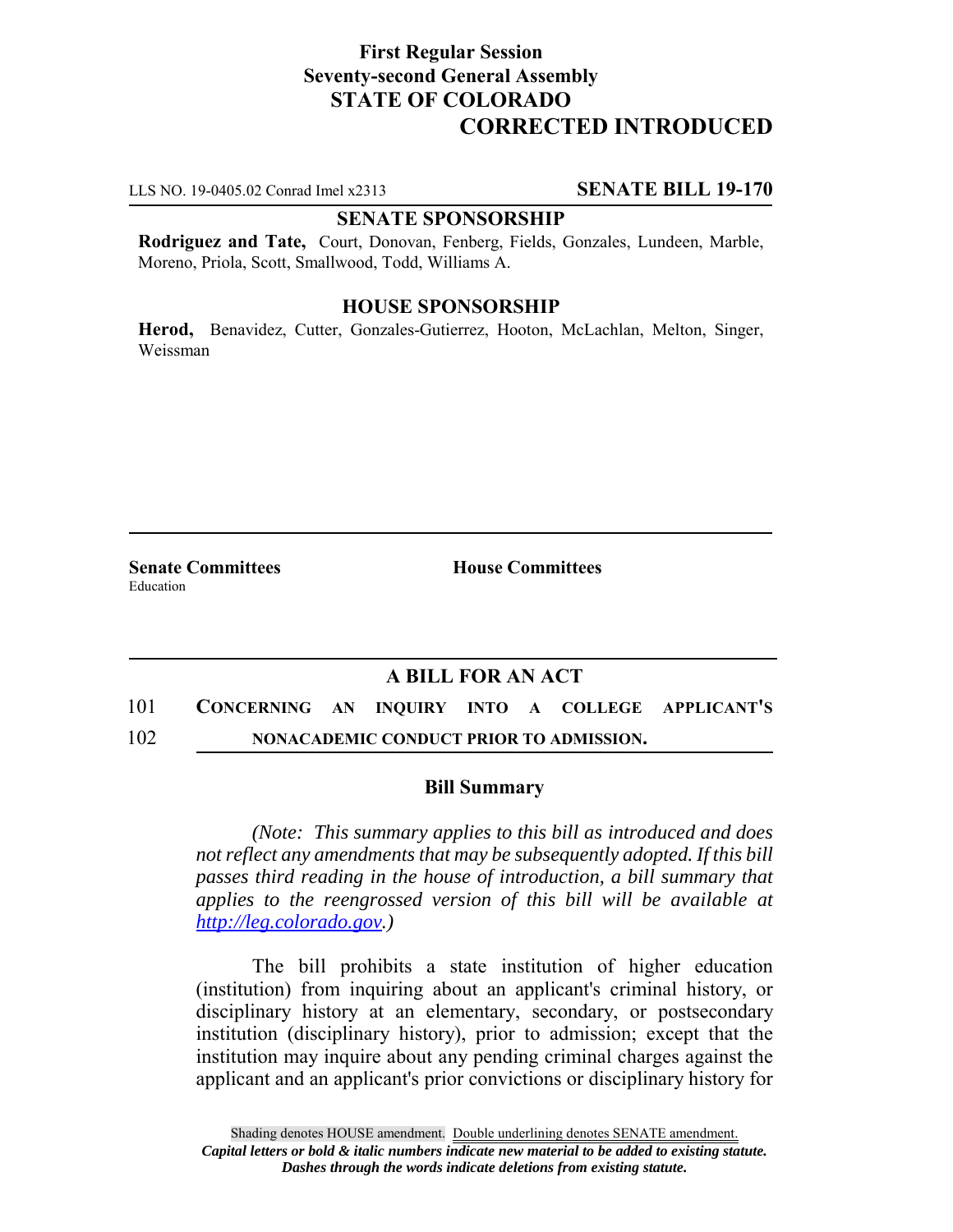stalking, sexual assault, and domestic violence.

An institution that accepts a form of application that may be used to apply to other institutions of higher education is prohibited from considering any criminal or disciplinary history information provided on that application that the institution is prohibited from inquiring into on its own application. An institution that accepts a form of application that is designed by a national application service, tailored for admission to a specific degree program, and used in other states may consider criminal history information provided on that application.

An institution's review of an otherwise qualified applicant's disclosed criminal history or disciplinary history must be made in a reasonable amount of time. An institution must provide an appeals process for an otherwise qualified applicant denied admission based on the applicant's criminal or disciplinary history.

An institution is required to post its policies regarding inquiries into an applicant's criminal and disciplinary history on its website and file such policies with the Colorado commission on higher education (commission). An institution must notify the commission at least 30 days before making any changes to such policies.

<sup>1</sup> *Be it enacted by the General Assembly of the State of Colorado:* 2 **SECTION 1.** In Colorado Revised Statutes, **add** 23-5-106.5 as 3 follows: 4 **23-5-106.5. Authority of governing boards - student** 5 **applications - criminal and disciplinary history inquiry - exceptions** 6 **- definitions.** (1) FOR THE PURPOSES OF THIS SECTION, UNLESS THE 7 CONTEXT OTHERWISE REQUIRES: 8 (a) "ACADEMIC INSTITUTION" MEANS ANY ELEMENTARY OR 9 SECONDARY SCHOOL OR ANY POSTSECONDARY EDUCATION INSTITUTION. 10 (b) "CONVICTION" MEANS A CONVICTION BY A JURY VERDICT OR 11 BY ENTRY OF A VERDICT OR ACCEPTANCE OF A GUILTY PLEA OR A PLEA OF 12 NOLO CONTENDERE BY A COURT. "CONVICTION" DOES NOT INCLUDE A 13 PLEA TO A DEFERRED JUDGMENT AND SENTENCE UNTIL THE DEFERRED 14 JUDGMENT AND SENTENCE IS REVOKED.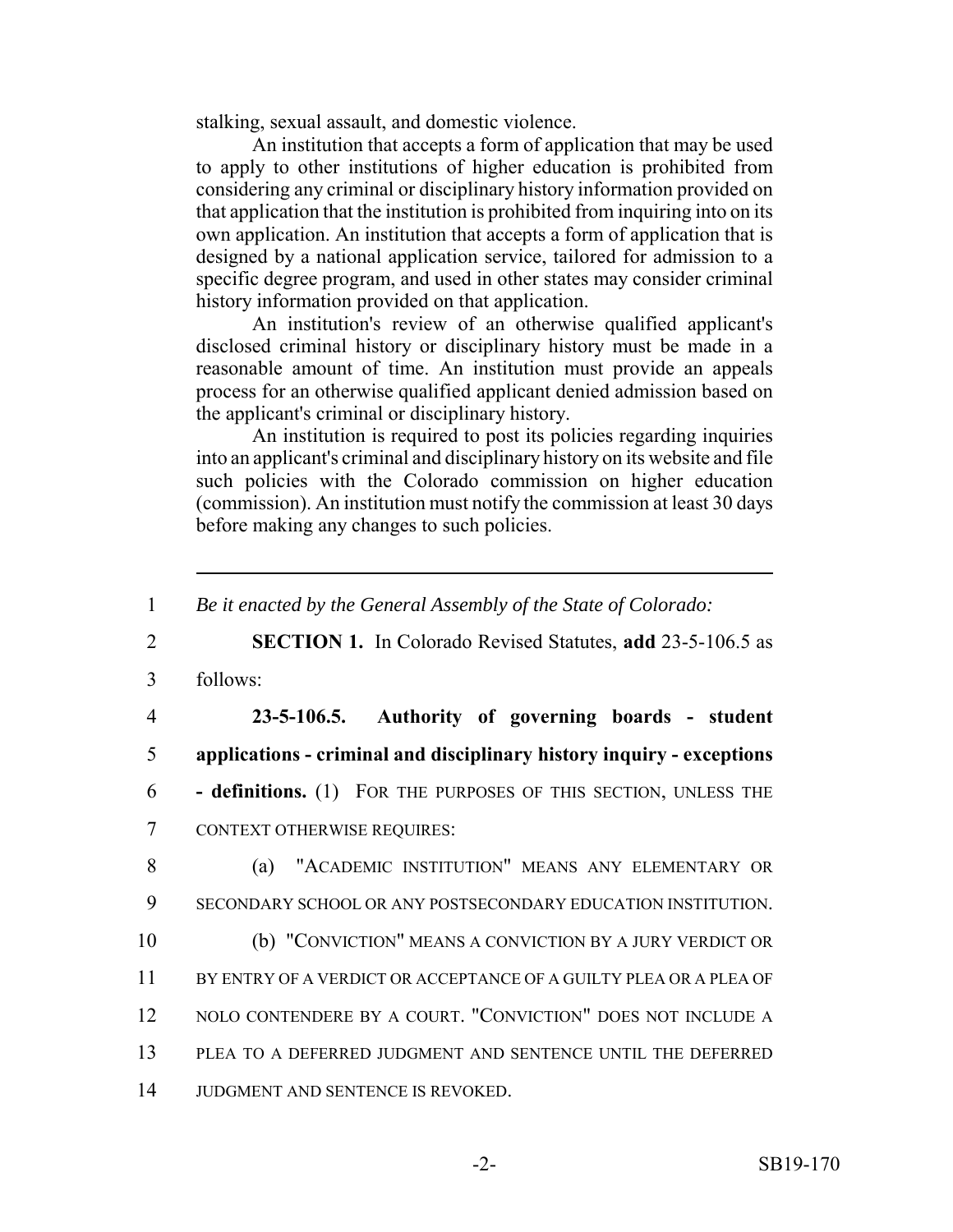(2) (a) EXCEPT AS PROVIDED IN SUBSECTION (3) OF THIS SECTION, THE GOVERNING BOARD OF ANY STATE INSTITUTION OF HIGHER EDUCATION SHALL NOT INQUIRE INTO, OR REQUIRE DISCLOSURE OF, AN APPLICANT'S CRIMINAL HISTORY, OR DISCIPLINARY HISTORY AT ANOTHER ACADEMIC INSTITUTION, ON ANY FORM OF APPLICATION, INCLUDING ELECTRONIC APPLICATIONS, FOR ADMISSION TO THE STATE INSTITUTION OF HIGHER EDUCATION.

 (b) THE APPLICATION OR INSTRUCTIONS FOR THE APPLICATION FOR ADMISSION TO A STATE INSTITUTION OF HIGHER EDUCATION MUST INFORM AN APPLICANT OF THE APPLICANT'S RIGHTS PURSUANT TO THIS SECTION, INCLUDING THE RIGHT TO APPEAL A DECISION MADE BASED ON ANY 12 INFORMATION REQUIRED TO BE DISCLOSED PURSUANT TO SUBSECTION (3) OF THIS SECTION, AND THAT, PURSUANT TO SECTION 24-72-702, THE APPLICANT IS NOT REQUIRED TO DISCLOSE ANY INFORMATION CONTAINED IN SEALED RECORDS.

 (c) (I) A STATE INSTITUTION OF HIGHER EDUCATION THAT ACCEPTS A FORM OF APPLICATION THAT MAY ALSO BE USED TO APPLY FOR ADMISSION TO ANY OTHER INSTITUTION OF HIGHER EDUCATION SHALL NOT CONSIDER ANY INFORMATION PROVIDED BY THE STUDENT ON THAT APPLICATION THAT THE STATE INSTITUTION OF HIGHER EDUCATION IS 21 PROHIBITED FROM INQUIRING INTO PURSUANT TO THIS SECTION.

**(II) NOTWITHSTANDING ANY PROVISION OF THIS SECTION, A STATE**  INSTITUTION OF HIGHER EDUCATION MAY CONSIDER CRIMINAL CONVICTION 24 HISTORY IF INFORMATION PERTAINING TO SUCH HISTORY IS PROVIDED ON AN APPLICATION THAT IS DESIGNED BY A NATIONAL APPLICATION SERVICE, TAILORED FOR ADMISSION TO A SPECIFIC DEGREE PROGRAM, AND USED BY POSTSECONDARY EDUCATION INSTITUTIONS IN OTHER STATES. AN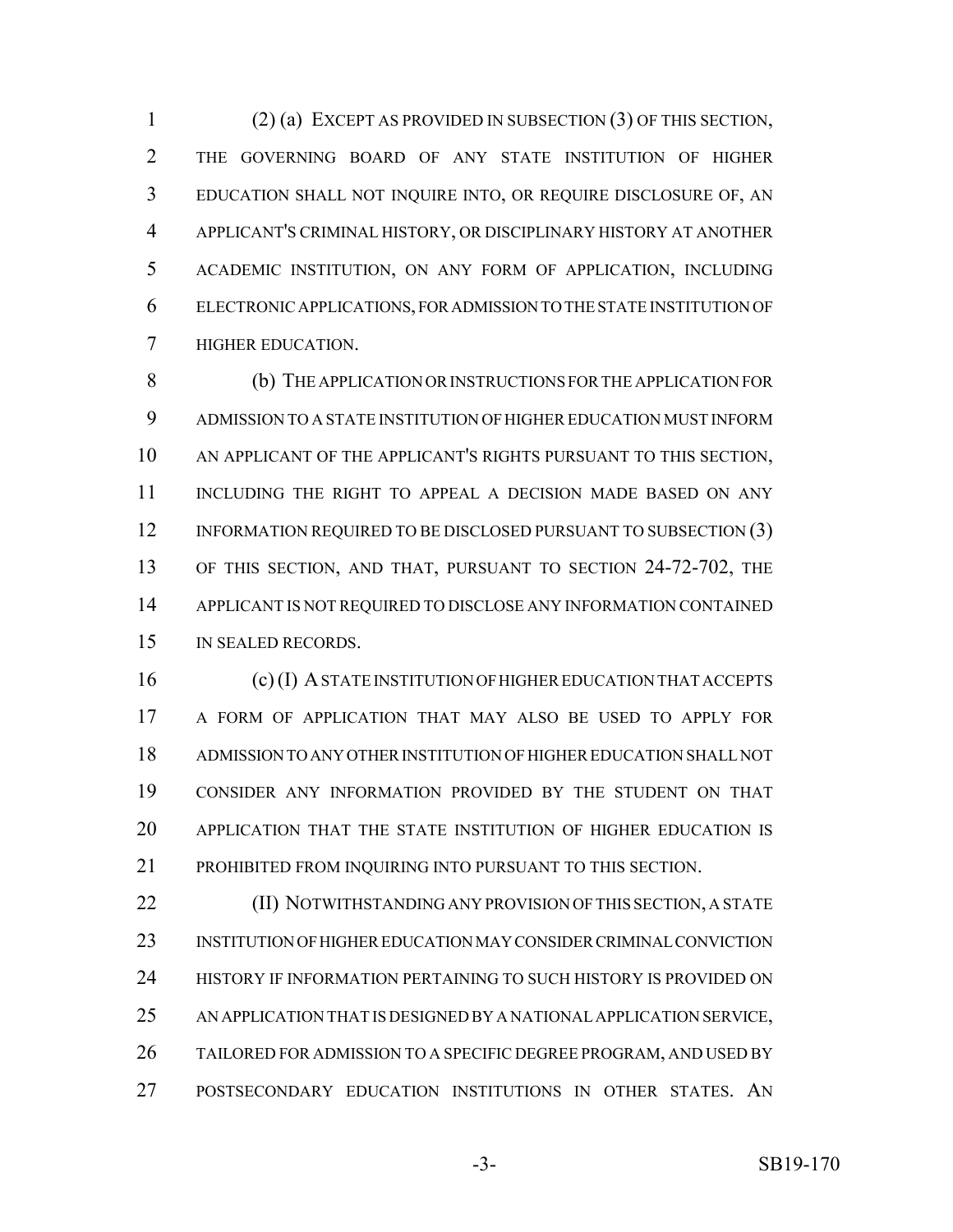APPLICANT DENIED ADMISSION BASED ON INFORMATION PROVIDED ON AN APPLICATION PURSUANT TO THIS SUBSECTION (2)(c)(II) THAT AN INSTITUTION WOULD OTHERWISE BE PROHIBITED FROM INQUIRING INTO PURSUANT TO THIS SECTION HAS THE RIGHT TO APPEAL THAT DECISION PURSUANT TO SUBSECTION (4)(b) OF THIS SECTION.

 (d) EXCEPT AS AUTHORIZED PURSUANT TO ANY OTHER SECTION OF LAW, THE GOVERNING BOARD OF ANY STATE INSTITUTION OF HIGHER EDUCATION MAY NOT OBTAIN THE CRIMINAL HISTORY, OR DISCIPLINARY HISTORY AT ANOTHER ACADEMIC INSTITUTION, OF AN APPLICANT AT ANY TIME PRIOR TO ADMITTING THE APPLICANT.

 (e) A STATE INSTITUTION OF HIGHER EDUCATION MAY NOT USE AS THE BASIS FOR REJECTION OF AN APPLICANT ANY INFORMATION THAT THE INSTITUTION IS PROHIBITED FROM COLLECTING PURSUANT TO THIS SECTION, REGARDLESS OF HOW THAT INFORMATION IS OBTAINED.

 (3) NOTWITHSTANDING ANY REQUIREMENT IN THIS SECTION, THE GOVERNING BOARD OF A STATE INSTITUTION OF HIGHER EDUCATION, ON ANY FORM OF APPLICATION FOR ADMISSION, MAY INQUIRE INTO ANY OF THE FOLLOWING:

 (a) AN APPLICANT'S PRIOR CONVICTIONS FOR STALKING, SEXUAL ASSAULT, AND DOMESTIC VIOLENCE;

 (b) AN APPLICANT'S PRIOR DISCIPLINARY HISTORY AT ANOTHER ACADEMIC INSTITUTION FOR STALKING, SEXUAL ASSAULT, AND DOMESTIC VIOLENCE;

**(c) ANY CRIMINAL CHARGES PENDING AGAINST THE APPLICANT;** AND

 (d) AN APPLICANT'S EDUCATIONAL RECORDS RELATED TO ACADEMIC PERFORMANCE.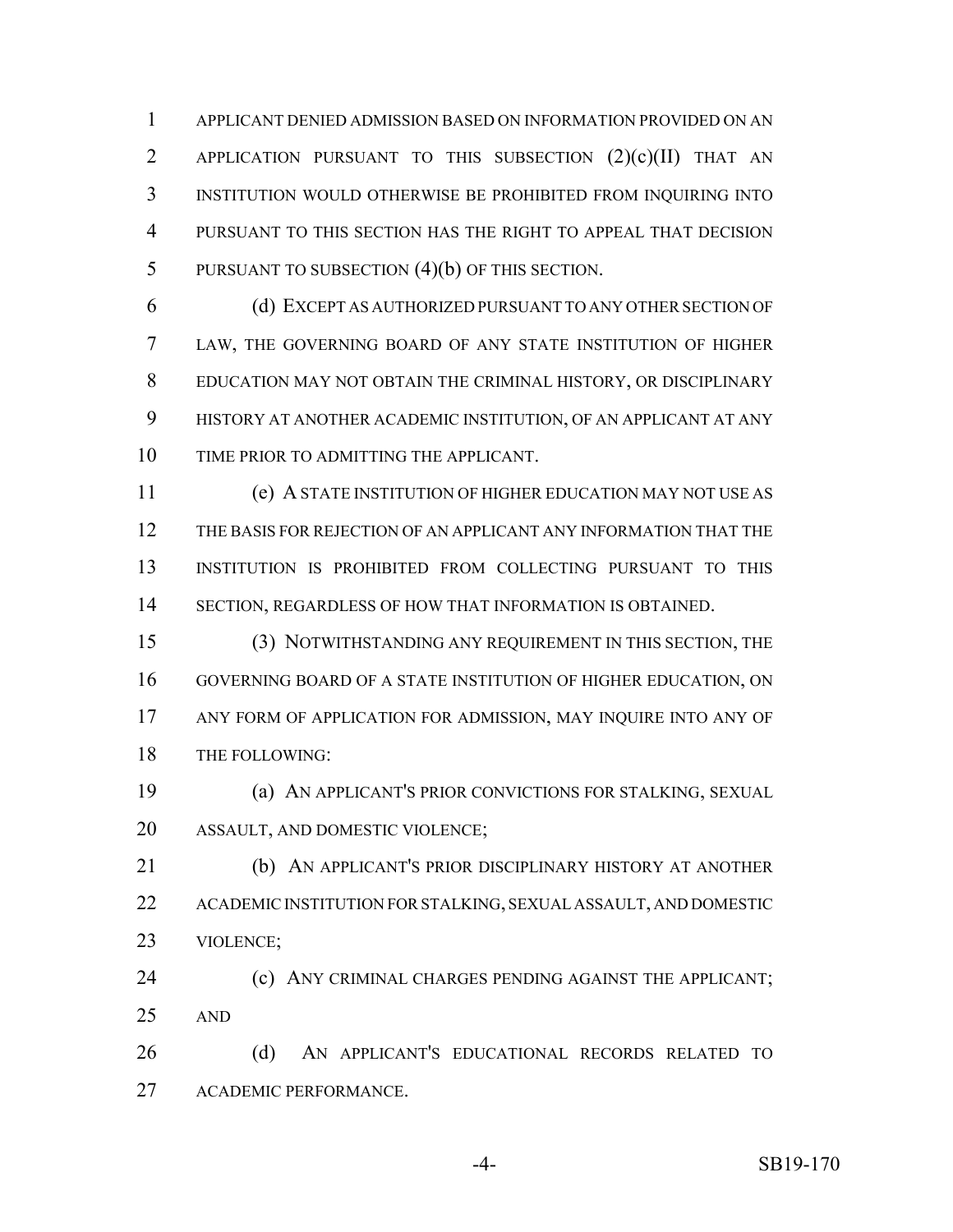(4) (a) ANY ADDITIONAL REVIEW BY A STATE INSTITUTION OF HIGHER EDUCATION OF AN OTHERWISE QUALIFIED APPLICANT BASED ON INFORMATION PROVIDED BY THE APPLICANT PURSUANT TO SUBSECTION (3) OF THIS SECTION MUST BE COMPLETED WITHIN A REASONABLE PERIOD OF TIME.

 (b) AN APPLICANT DENIED ADMISSION BASED ON INFORMATION **PROVIDED BY THE APPLICANT PURSUANT TO SUBSECTION**  $(2)(c)(II)$  **OR**  $(3)$  OF THIS SECTION HAS THE RIGHT TO APPEAL THAT DECISION WITHIN THE STATE INSTITUTION OF HIGHER EDUCATION. THE GOVERNING BOARD OF EACH STATE INSTITUTION OF HIGHER EDUCATION SHALL ADOPT POLICIES AND PROCEDURES FOR APPEALS MADE PURSUANT TO THIS SECTION.

12 (5) EACH STATE INSTITUTION OF HIGHER EDUCATION SHALL PUBLISH ANY POLICY ENACTED PURSUANT TO THIS SECTION ON THE INSTITUTION'S PUBLICLY ACCESSIBLE WEBSITE AND SHALL FILE SUCH POLICIES WITH THE COMMISSION. A STATE INSTITUTION OF HIGHER EDUCATION SHALL NOTIFY THE COMMISSION AT LEAST THIRTY DAYS BEFORE ENACTING ANY CHANGE TO A POLICY FILED WITH THE COMMISSION.

 (6) NOTHING IN THIS SECTION PROHIBITS A STATE INSTITUTION OF HIGHER EDUCATION FROM PROVIDING AN APPLICANT WITH INFORMATION OR COUNSELING CONCERNING LICENSURE IN A PROFESSION THAT MAY 22 RESULT FROM A COURSE OF STUDY.

**(7) A STATE INSTITUTION OF HIGHER EDUCATION MAY INQUIRE**  INTO AN ADMITTED APPLICANT'S CRIMINAL HISTORY WHEN OBTAINING INFORMATION PERTAINING TO PARTICIPATION IN CAMPUS LIFE OR STUDENT HOUSING. IF AN INSTITUTION ELECTS TO MAKE SUCH INQUIRIES, THE 27 INSTITUTION SHALL CONSIDER THE FOLLOWING: